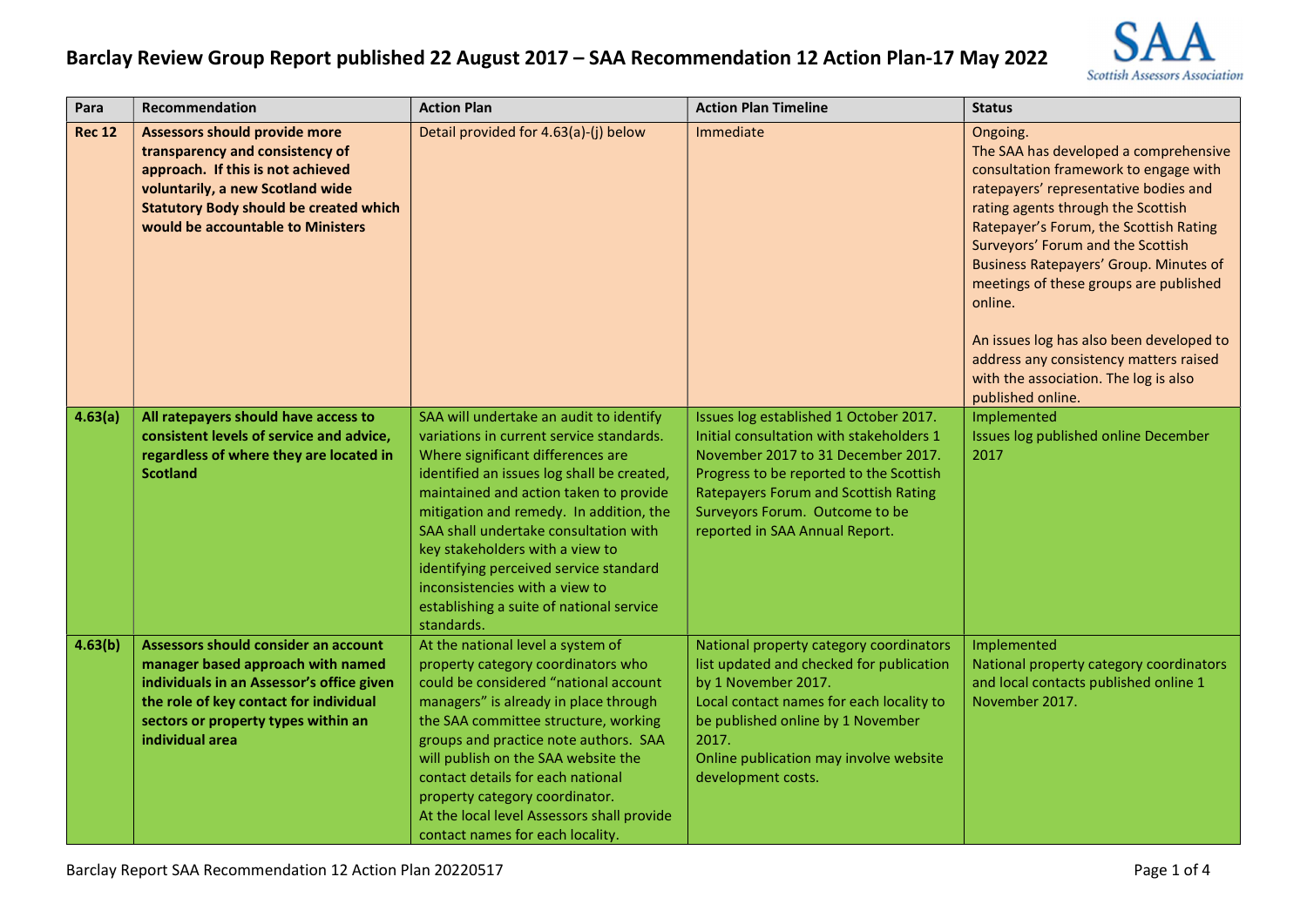

| Para    | Recommendation                                                                                                                                                                                                                                            | <b>Action Plan</b>                                                                                                                                                                                                                                                                                                                                                                                                                                                                       | <b>Action Plan Timeline</b>                                                                                                                                                                                                                                                         | <b>Status</b>                                                                                                              |
|---------|-----------------------------------------------------------------------------------------------------------------------------------------------------------------------------------------------------------------------------------------------------------|------------------------------------------------------------------------------------------------------------------------------------------------------------------------------------------------------------------------------------------------------------------------------------------------------------------------------------------------------------------------------------------------------------------------------------------------------------------------------------------|-------------------------------------------------------------------------------------------------------------------------------------------------------------------------------------------------------------------------------------------------------------------------------------|----------------------------------------------------------------------------------------------------------------------------|
| 4.63(c) | Where local practice notes are used for<br>valuation of any property, these must<br>be made available online to all<br>ratepayers                                                                                                                         | Currently where they exist Local Practice<br>Notes are in the main made available on<br>individual Assessor websites. In order to<br>improve the stakeholder journey the<br>SAA shall conduct an audit of all existing<br>Local Practice Notes with a view to<br>making these accessible on the SAA<br>website as an overall suite of national<br>and local Practice Notes.                                                                                                              | Audit completed by 1 November 2017.<br>Publication by 1 January 2018.<br>Online publication may involve website<br>development costs.                                                                                                                                               | Implemented<br>Audit completed and links to local<br>practice notes published online for 1<br>January 2018.                |
| 4.63(d) | Where the Assessors propose to change<br>valuation practice notes this must be<br>done in consultation with relevant<br>external bodies and draft notes must be<br>published online for comment for an<br>appropriate period before they are<br>finalised | In advance of revaluations the SAA<br>commits to undertake consultation,<br>within the limitations which the<br>revaluation timetable imposes, on<br>proposed SAA Valuation Practice Notes,<br>drawing particular attention to instance<br>of significant change. Where published<br>Practice Notes are subject to change<br>following representation, appeal activity,<br>or harmonisation requirements the SAA<br>shall give notification of these changes<br>through the SAA website. | Notification of changes will be made<br>from 1 October 2017. Consultation will<br>precede revaluations and will be<br>timetabled as part of the revaluation<br>project plan.                                                                                                        | Implemented<br>Ratepayer and rating surveyor forums<br>established.<br>Consultation procedure and log<br>published online. |
| 4.63(e) | The point at which new build property<br>is added onto the valuation roll should<br>be consistent                                                                                                                                                         | The SAA has provided its support to the<br>policy to see new build properties enter<br>the Valuation Roll on occupancy and<br>action on this matter has already been<br>taken. The SAA would welcome the<br>opportunity for discussions with the<br>Government in order to establish clarity<br>and examine the practical implications of<br>this policy.                                                                                                                                | Immediate hold on new entries for<br>unoccupied properties.<br>Clarity on policy proposals required for 1<br>October 2017 with the practical<br>implications closely examined in the<br>short term.<br>Legislative measures are likely to be<br>required in the medium of long term | Implemented<br>Hold removed prior to 31 March 2018.<br>Regulations in place for 1 April 2018.                              |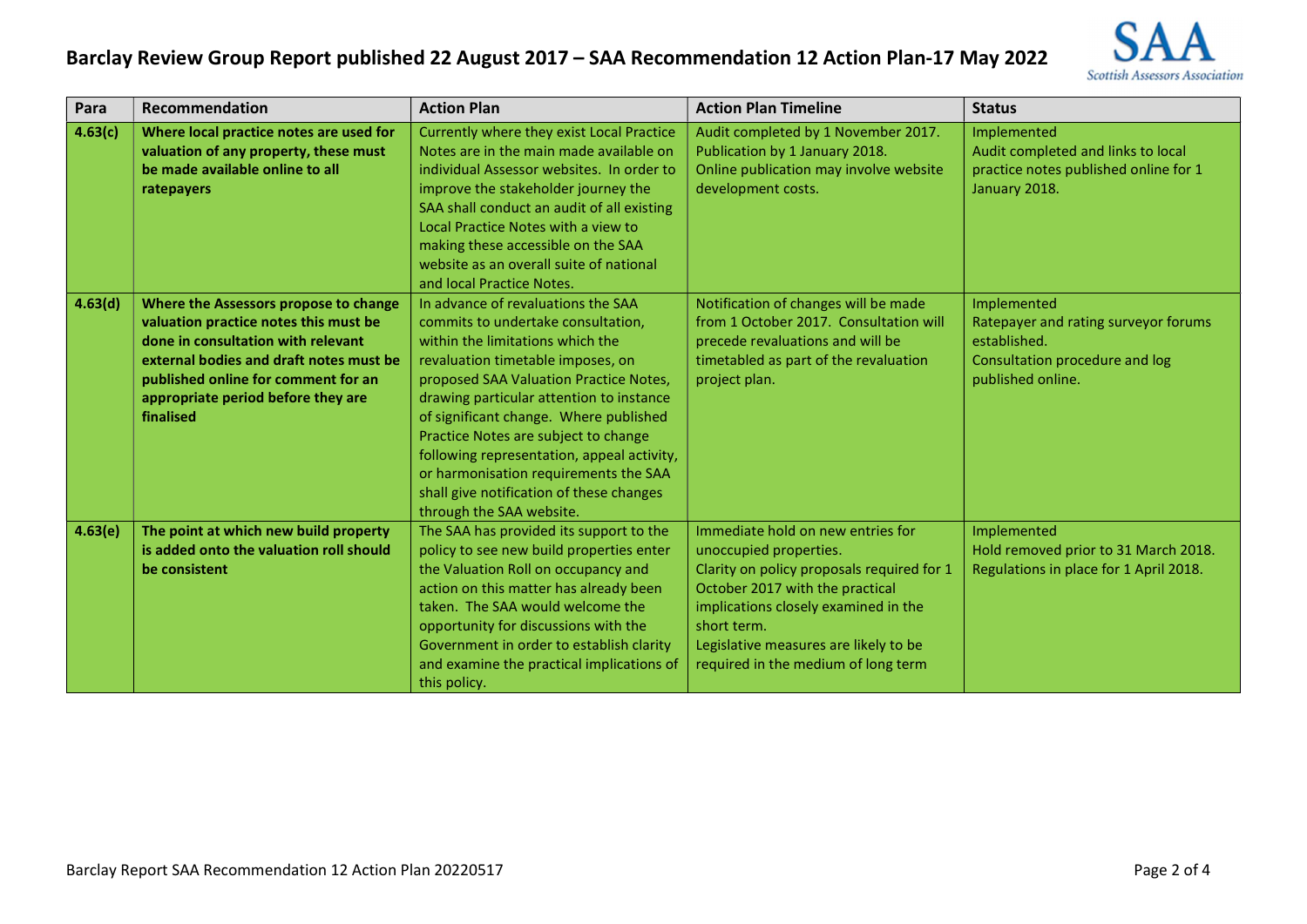

| Para    | Recommendation                                                                                                                                                                                                                                                                                                                                                                                                                                                         | <b>Action Plan</b>                                                                                                                                                                                                                                                                                                                                                                            | <b>Action Plan Timeline</b>    | <b>Status</b>                                                                                               |
|---------|------------------------------------------------------------------------------------------------------------------------------------------------------------------------------------------------------------------------------------------------------------------------------------------------------------------------------------------------------------------------------------------------------------------------------------------------------------------------|-----------------------------------------------------------------------------------------------------------------------------------------------------------------------------------------------------------------------------------------------------------------------------------------------------------------------------------------------------------------------------------------------|--------------------------------|-------------------------------------------------------------------------------------------------------------|
| 4.63(f) | <b>The Scottish Assessors Association</b><br>(SAA) should produce and publish an<br>annual report on valuation practice and<br>outcomes. This is particularly important<br>in a revaluation year where the report<br>should be substantive and highlight the<br>average and range of movements in<br>rateable value across council areas and<br>sectors, any changes to valuation<br>methodologies and summarise<br>engagement with national and local<br>trade bodies | The SAA shall publish its first annual<br>report during June 2018. In addition, a<br>report specifically reflecting on<br>revaluations and their implications shall<br>also be published at the appropriate<br>time.                                                                                                                                                                          | 30 June 2018.                  | Implemented<br>First annual report published 30 June<br>2018                                                |
| 4.63(g) | <b>Assessors should work through the SAA</b><br>to standardise the level of service they<br>provide, in particular to assist those<br>ratepayers looking to build new or<br>improve existing property to help them<br>determine the potential estimated<br>rateable value that will result                                                                                                                                                                             | While the provision of estimated values<br>is a non-statutory activity, the SAA<br>recognises the significance and potential<br>benefits to both small and large non-<br>domestic property occupiers. Assessors<br>shall seek to provide this service where<br>the capacity to meet this requirement is<br>available.                                                                         | As required.                   | Ongoing                                                                                                     |
| 4.63(h) | The Assessors should provide more<br>information on the evidence used at<br>each revaluation to support valuations.<br>While we appreciate that this will<br>require detailed consideration in terms<br>of what can be made available within<br>the boundaries of data protection and<br>commercial sensitivity, at the minimum<br>ratepayers should be informed which<br>comparator rental properties were used<br>to inform their valuation                          | Following discussion with stakeholders<br>and the Scottish Government,<br>arrangements are being made to publish<br>additional information to support<br>valuations carried out for the 2023<br>revaluation. This shall include details of<br>the addresses of all let properties used<br>to inform the basic rent rates used to<br>value standard shops, offices and<br>industrial premises. | 30 <sup>th</sup> November 2022 | Project requirements specified and<br>Portal software development at an<br>advanced stage. Project ongoing. |
| 4.63(i) | Appointments to the SAA should be<br>more transparent                                                                                                                                                                                                                                                                                                                                                                                                                  | The current Constitution of the SAA that<br>provides for the appointment of office-<br>bearers shall be made available on the<br>SAA website along with the names and<br>contact details of the present office-<br>holders.                                                                                                                                                                   | 1 October 2017                 | Implemented<br>Constitution published online 1 October<br>2017                                              |